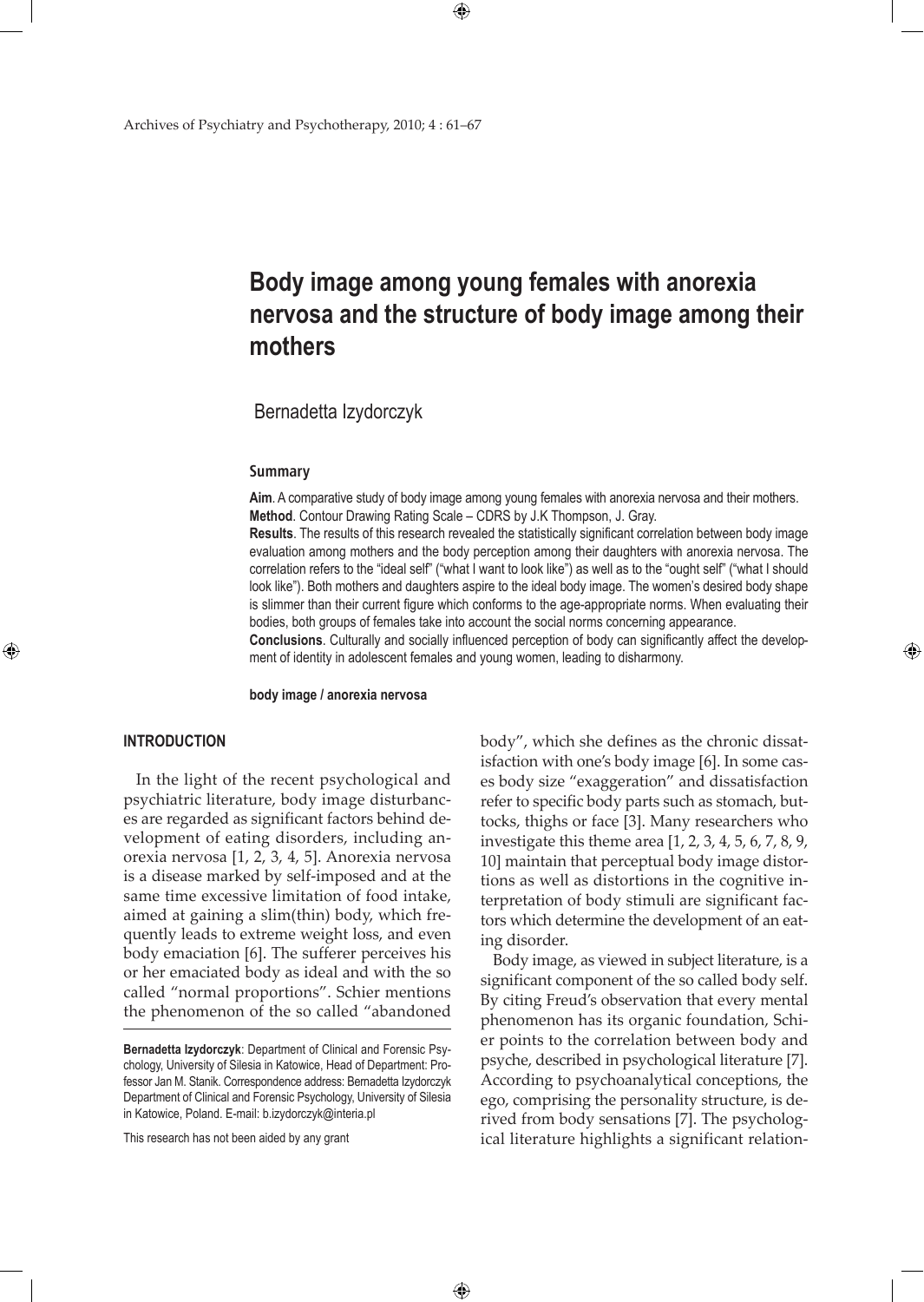⊕

ship between the person's body experience and development of his or her personality and identity [7, 8, 9]. Krueger maintains that "the body and its evolving mental representation form the foundation of a sense of self" [quoted after: 7]. The concept of the "body self" is described as a combination of the psychic experiences of body sensations, body functioning, and body image [10, 11]. Body image is one of the most important components of the body self. It is a complex and multidimensional construct. A variety of definitions were presented by Thompson in professional literature [7, 12]. According to the most common definition, the term represents the sensual image of sizes, shapes, and forms of the body as well as feelings regarding the mentioned features of the whole body or one of its specified parts [1. According to Grogan's definition, body image refers to "a person's perceptions, thoughts, and feelings about his or her body" [quoted after: 7].

Different forms of body image disturbance in people suffering from anorexia nervosa refer mainly to their distorted body image perception. As a result, the sufferer is unable to make accurate body size estimation relative to the actual size, or to appropriately experience the feelings and adopt emotional attitudes towards his or her body, as a whole, or towards one of its specified parts.

Thompson [2] used the Self-Discrepancy Theory formulated by Higgins [13] to explain and describe the body image disturbances [13]. He contends that the negative consequences of the body image development result from a comparison between the ideal body image and the image an individual has of his or her own body. The greater the discrepancy between the ideal image and the actual self-rating, the higher the level of body dissatisfaction, and the greater the risk of eating disorders. The ideal self-image (what I would like to look like) corresponds to a very slim body, whereas the so called "ought" self (what I should be like) refers to what my body should look like [12, 13]. A Contour Drawing Rating Scale, which was constructed on the basis of Higgins's Self-Discrepancy Theory, is an instrument aimed at measuring the self discrepancy in reference to body image. It is used for measuring the differences between the idealised

and actually perceived body shape and size, and it is called the Thompson's Figure Rating Scale.

Recent observations of adolescents' behaviour reveal considerable changes in their attitude towards the body, when compared to previous years. An increased interest in physical appearance, still strengthened by the desire to be rated as attractive by society, has been observed among young people. "What I am like" frequently depends on "what I look like" to others. Body image is a significant determinant of our own attractiveness as well as our attractiveness to others. The perception of body image and of one's own physical appearance can also be influenced by parents' attitudes towards these significant body image components [14]. It is often parents who inform their children that they are too fat or too thin. It refers mainly to girls, who build their own female pattern of psychosexual identity on the basis of their mothers' female model and body image [14].

Summing up, it can be stated that the empirical research described in the professional literature emphasises the significance and shaping influence of parents (the emotional relations they experience, their perception and attitudes towards their own body image) on the body image among their adolescent children, especially daughters suffering from anorexia or bulimia. Taking into account the increasing incidence rate of anorexia and bulimia nervosa among youths, including the Polish population, a question arises: to what extent can the cultural and social pattern of thinness, which is currently being established as an ideal of a beautiful female body for adolescent girls, correlate with the ideal image their mothers have of their bodies. To what extent does a mother shape her daughter's body perception and experience?

⊕

#### **Research objectives**

 $\bigoplus$ 

This research was aimed at a comparative analysis of body image among adolescent females suffering from anorexia nervosa, and their mothers. The following research question was asked: is there any correlation between the body image (the actual, ideal, and ought self) among the examined adolescent girls suffering from anorexia nervosa and the way their mothers perceive

Archives of Psychiatry and Psychotherapy, 2010; 4 : 61–67

⊕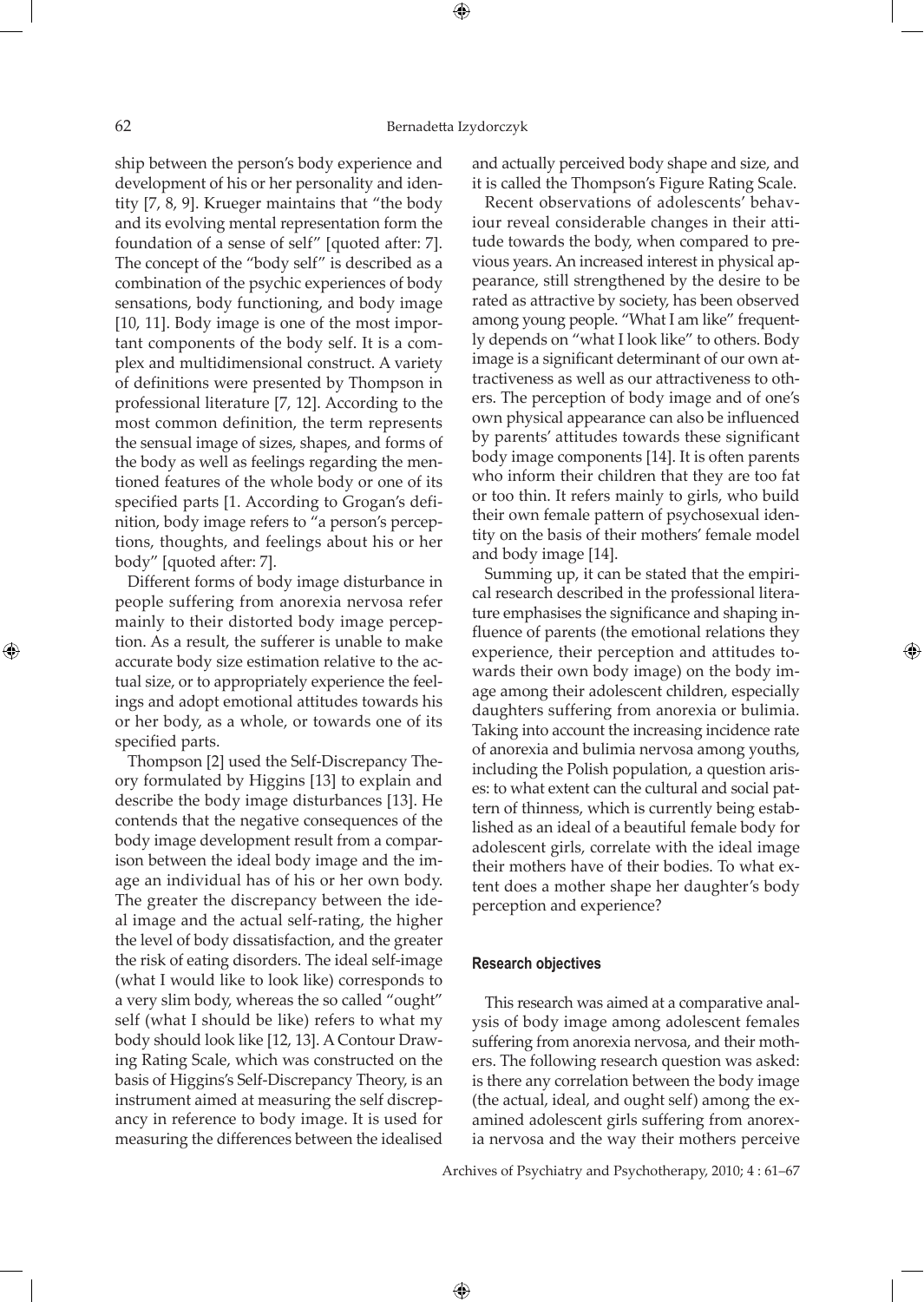⊕

⊕

their bodies; and if so, how strong is the correlation?

#### **Characteristics of variables and their indicators**

The main variable in the study was body image, which was defined, according to Thompson's conception, as "sensual image of sizes, shapes, and forms of the body as well as feelings regarding the mentioned features of the whole body or one of its specified parts" [1, 12, 13]. The body image definitions referred to the thoughts related to body self-evaluation, which were included in the cognitive schemes, characterised by a degree of body image self- discrepancy between the actual and ideal self [12, 13]. The variable indicators were the evaluation ratings reported by the subjects in both examined groups (i.e. daughters and their mothers), which referred to the:

actual self ("what I am like" – mental evaluation of the body features and characteristics that the individual believes she displays,

ideal self ("what I would like to be like" – the person's thoughts and aspirations regarding an ideal body image),

ought self ("what I should be like" – mental evaluation of the body features and characteristics which the person believes she should display).

#### **RESEARCH METHODS AND MATERIALS**

⊕

The Silhouette Test (the Contour Drawing Rating Scale - CDRS) devised by Thompson and Gray [1, 12] was used to measure body image among the examined adolescent females and their mothers.

Thompson's Silhouette Test consists of a set of nine male and nine female silhouettes ranging from very thin to very fat (with 1 being the thinnest body type and 9 being the largest, most obese type). The subjects' task is to select one figure which most closely matched their current body shape, one image which they considered ideal, and one silhouette they believed a woman should have. The inventory consists of three questions. Each participant is asked to assign a score value (the silhouettes were ranked on a

scale from 1 to 9) to: 1) the figure that resembled her current body shape, 2) the silhouette the individual considered ideal and most desired; and 3) the figure that the subject believed a woman should have.

The figure ratings obtained in the test were used to calculate the current-ideal discrepancy (the individual's perceived current body shape and appearance versus the so called ideal self – "what I would like to look like"), and thus to examine the respondents' body figure preferences and desires. There is a multitude of American research employing Thompson's Figure Test [12], however, to date, it has not been adapted and standardised in Poland. The scale is a projective method aimed at conducting clinical evaluation of the individual's body image. In her research performed in the population of Polish women, the author of this study repeatedly applied the aforementioned test in order to measure the subjects' body image. The outcome of this research is published in the professional literature [17, 18, 19, 20, 21].

## **Subjects**

 $\bigoplus$ 

Clinical population No. I consisted of 30 girls suffering from anorexia nervosa. Whereas clinical population No. II comprised of 30 women who were the mothers of clinical population No. I. The selection criteria for the clinical population I included: the BMI index value below the population norm, i.e. ranging from 17 to 15, and symptoms of medically diagnosed anorexia nervosa (according to the ICD criteria of psychiatric classification). The subjects for the population II were selected according to one criterion which was: being a mother of the daughter from group I with medically diagnosed anorexia nervosa. A mean BMI in the group of daughters was 16.8, and in the group of mothers it reached the value of 23.5. A mean age in the sample of mothers ranged from 35 to 40, whereas in the group of daughters it ranged from 15 to 18. The clinical population I (daughters suffering from anorexia nervosa) comprised of individuals brought up in complete families, living in the city environment. The subjects were secondary (comprehensive) school students, and their examined mothers maintained stable and long-term relation-

Archives of Psychiatry and Psychotherapy, 2010; 4 : 61–67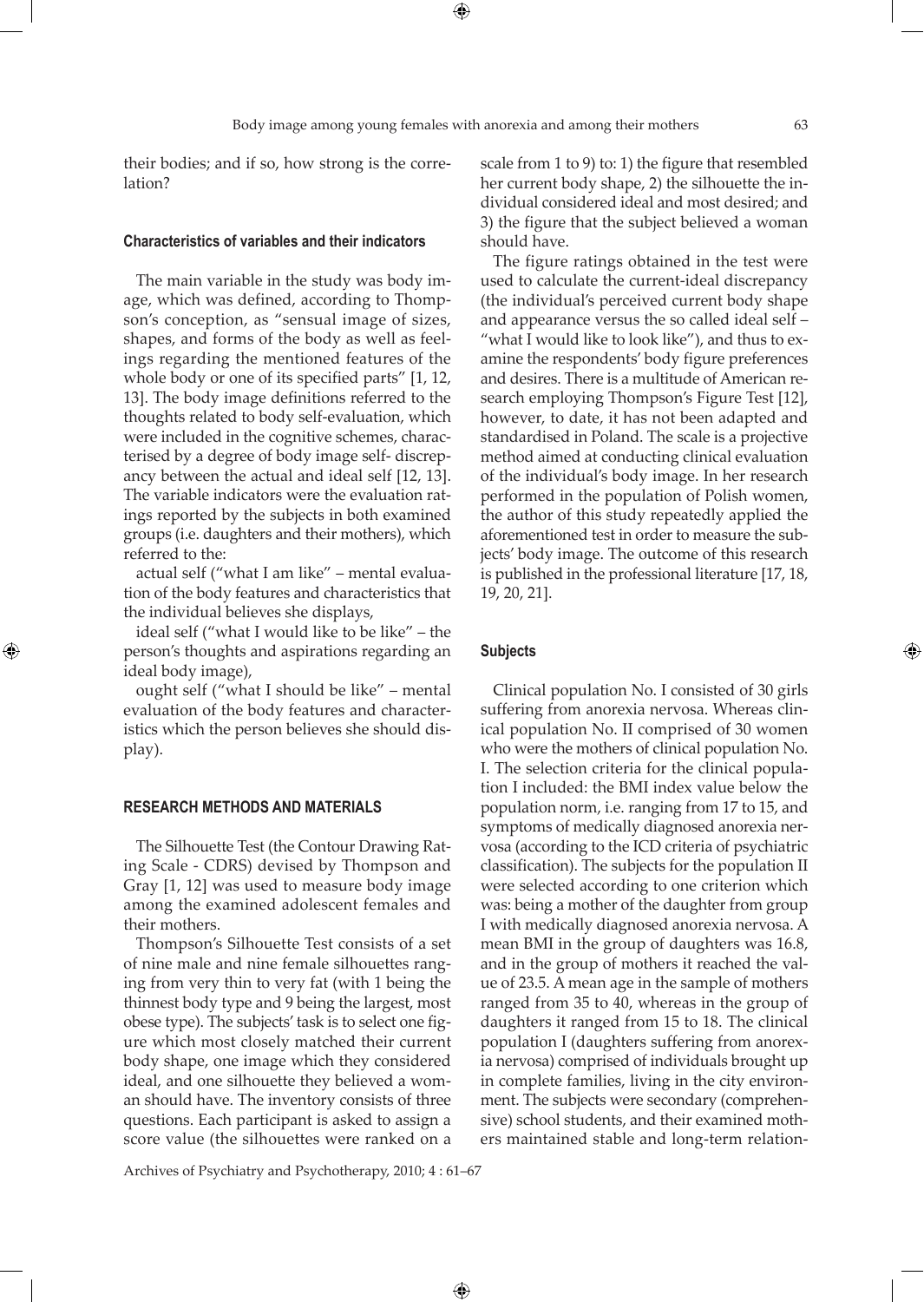### 64 Bernadetta Izydorczyk

 $\bigoplus$ 

ships with the girls' fathers. The fathers played an active role in bringing up their children and lived together with the entire family (their wives and children). The females suffering from anorexia, who comprised the sample group, were predominantly single children (16 girls), or had one sibling – a brother or a sister (10 subjects), or more siblings (4 participants).

 The research subjects were drawn from the database of a few Polish centres for treatment of neurosis and eating disorders.

# **RESEARCH RESULTS**

Systematic analysis of the data obtained as a result of Thompson's Figure Test, aimed at examining the body image among females suffering from anorexia nervosa and their mothers, is displayed in Tab. 1, 2 and 3.

Examining the data gathered in the group of the females suffering from anorexia nervosa, which referred to the participants' self- evaluation of their actual body image (the actual self – "what I am like, what my current body shape is"), it was found that the average score prevailing in the group reached 5.01. It suggested that in Thompson's Figure Test the females tended to select the figure corresponding to the age-appropriate weight norm. The examined females' mean value (5.01) and median (5.00) prove that in Thompson's Figure Test, when choosing the silhouette most resembling their own body shape, they opted for the so called normal figure, neither emaciated nor obese. It means that asked about how they perceive their current body shape, the subjects pointed to the so called middle silhouette (normal, or average body figure), although their MBI was below the norm for this age group, and was characteristic for anorexia (body emaciation).

⊕

Table 1. The main characteristics of research data collected in the clinical population I – the girls suffering from anorexia nervosa (n=30). Descriptive statistics for the mean values, which was aimed at determining the frequency of the girls' choices of the particular 9 images in Thompson's figure test.

| Aspect of Body Image | Number of samples | Mean  | Median | Minimum | Maximum | Variance | Standard Deviations |
|----------------------|-------------------|-------|--------|---------|---------|----------|---------------------|
| Actual self          | 30.00             | 5.01  | 5.00   | .00     | 9.00    | 6.31     | 2.50                |
| Ideal self           | 30.00             | 1.90  | 2.00   | .00     | 4.00    | 0.63     | 0.82                |
| Ought self           | 30.00             | 2.257 | 2.00   | .00     | 4.00    | 1.08     | 1.04                |

**Table 2.** The main characteristics of the data gathered as a result of Thompson's Figure Test, conducted in the clinical group II – mothers, whose daughters suffer from anorexia nervosa (n=3). Descriptive statistics for the mean values, which was aimed at determining the frequency of the mothers' choices of the particular 9 images in Thompson's figure test.

| Aspect of Body Image | Ν     | Mean | Median | Minimum | Maximum | Variance | <b>Standard Deviations</b> |
|----------------------|-------|------|--------|---------|---------|----------|----------------------------|
| Actual self          | 30.00 | 5.50 | 5.00   | 3.00    | 9.00    | 2.90     | 1.70                       |
| Ideal self           | 30.00 | 3.62 | 4.00   | 1.00    | 7.00    | 2.25     | 1.50                       |
| Ought self           | 30.00 | 3.54 | 3.00   | 1.00    | 7.00    | 2.10     | 1.45                       |

**Table 3.** Research data concerning a diagnosis of the strength of correlations between body image (the actual, ideal, and ought self) among examined daughters {n=30} and the body image evaluation among their mothers {n=30}. Specification of Pearson's correlation coefficient values - r

| Aspect of Body image | Number of samples |       | $T(N-2)$ | Level p |
|----------------------|-------------------|-------|----------|---------|
| Actual self          | 30                | 0.152 | 0.751    | 0.460   |
| Ideal self           | 30                | 0.601 | 3.688    | 0.001   |
| Ought self           | 30                | 0.504 | 2.858    | 0.009   |

 $\bigoplus$ 

Analysis of mean values and the figures which the examined mothers most frequently selected in Thompson's Figure Test, as the reflection of their current body shape, demonstrated that their current body shape and weight corresponded with the individuals' perception of

Archives of Psychiatry and Psychotherapy, 2010; 4 : 61–67

⊕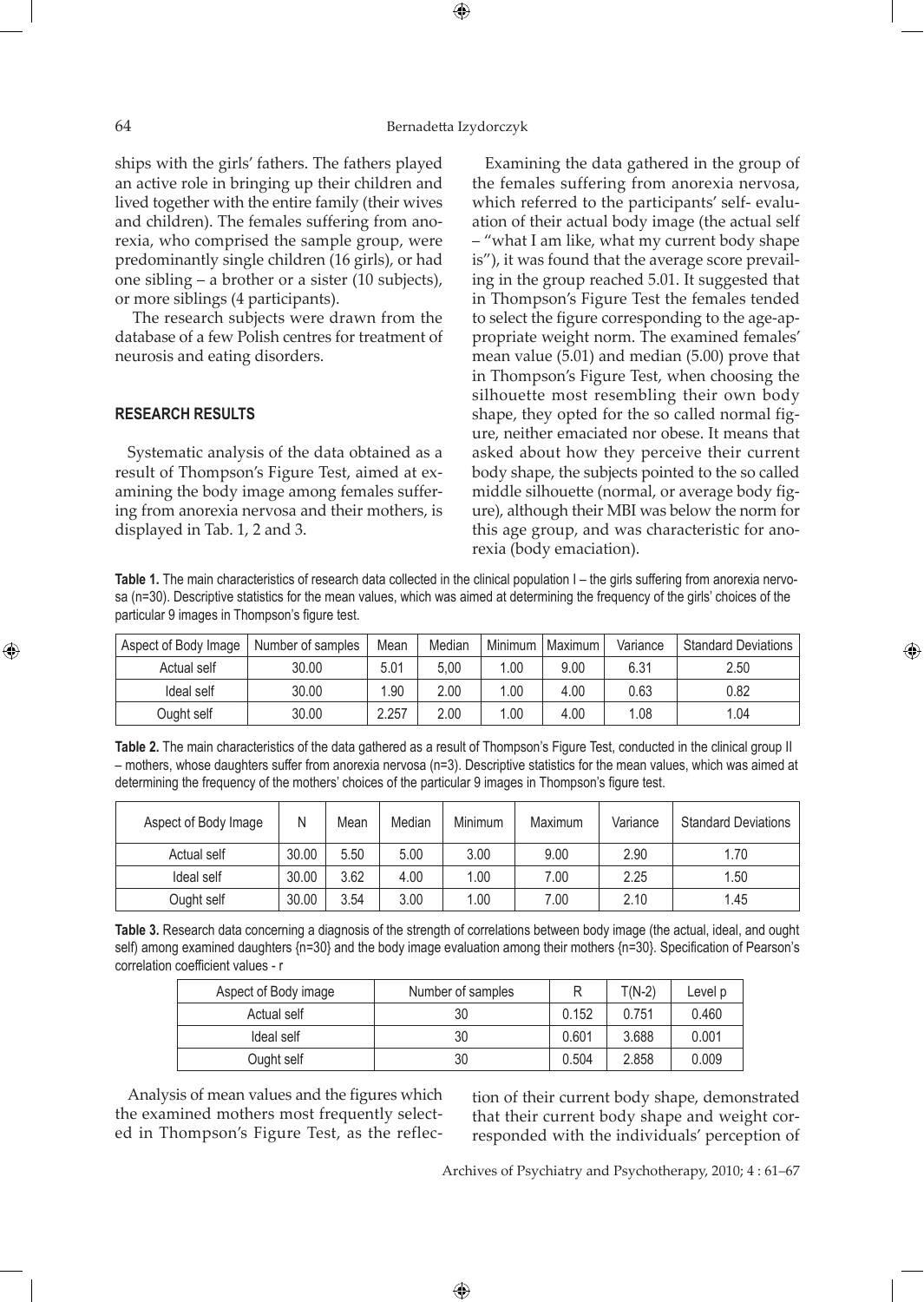their own body image. The actual self score the mothers obtained on the 9-figure scale reached 5.00, which revealed their preference for the so called average silhouette (image number 5 on Thompson's scale). The similar score was reported in the group of their daughters suffering from anorexia. The mean BMI value of 23.5 in the group of mothers conforms to the ageappropriate norm. It is likely to denote that the examined mothers' body image evaluation and perception corresponds to their actual body size and appearance.

Analysis of the mean values for the ideal self ("what I would like to look like") discovered that the image most frequently selected by the examined mothers in Thompson's Figure test was the silhouette to which a mean value of 3.70 was assigned (median=4.00). It denotes that the women's desired (ideal) body figure is thinner than their current body shape which conforms to the age-appropriate norms. This is proven by their mean BMI value.

The research data displayed in Tab. 3 *see page 64*, concerning a diagnosis of the strength of correlations between the body image ratings reported by the examined mothers and the evaluation made by their daughters suffering from anorexia nervosa, point to a significant correlation between body image assessment among mothers and body image rating among their daughters. It refers to the ideal as well as to the ought self image. The correlation coefficient value for the ideal self reached 0.61, and 0.5 for the ought self. No significant correlation was detected between the examined groups in terms of the actual self ("what I look like, how I perceive my body").

## **DISCUSSION**

⊕

Taking into consideration the BMI value in the clinical population of daughters, it can be concluded that the examined females who regard their body size as "normal", believing that it does not differ from the norm, and they do not perceive their current emaciated silhouette. This is a typical example of perceptual body image disturbance, which is characteristic of anorexia nervosa. Accordingly, the subjects' evaluation of their actual self is inadequate. The scores obtained by the females examined who were suffering from anorexia nervosa regarding the ideal (desired) body image indicate that they wish to have a body which would be much slimmer than their current shape. This is supported by the mean value of 1.92 and the median value of 2.0, which suggests that the image most frequently chosen by the subjects in Thompson's Figure Test was the one representing an emaciated body shape (cf. table 1). The values correspond with the mean value and the median (reaching the value of 2.257 and 2.00 respectively) obtained in the clinical population I, in respect to the subjects' evaluation of the so called ought self ("what I should be like"). And again a similar tendency was detected: an emaciated body shape was the image most frequently selected by the females in Thompson's Figure Test (cf. Tab. 1). The data gathered in the research reflect the significance the examined attach to the impact of society on their body image evaluation. The subjects are motivated by the idea of conforming to the social norm concerning physical appearance (what they should look like), and they strive for an ideal slim body, disregarding their current weight and body image.

Analysis of the data presented in Tab. 2 reveals that the examined mothers wish to have slimmer bodies and a weight which would be lower than the age-appropriate norms. The prevailing desire to look slimmer and to create a body image which is different from the norm and the "actual self" is also reflected in the women's ratings concerning the so called "ought self". The "ought self" score in this group is the lowest, compared to the "actual" and "ideal" self ratings. Although the examined women appropriately evaluate their own body (the mean value for the actual self corresponds to the norm- and age-appropriate BMI value), the subjects would like to be slimmer, and they also believe they "should" be slimmer. They consider it to be a requirement of society (an obligation). The women's ratings reflect the significant influence of social obligations on the process of creating body image. In other words, it is not important what I am like, but what I should look like.

The correlation coefficients displayed in Tab. 3 prove that the stronger the ideal self-beliefs and desire for an ideal body shape among mothers, the stronger the tendency among their daughters. The similar correlation was discovered with

Archives of Psychiatry and Psychotherapy, 2010; 4 : 61–67

 $\bigoplus$ 

⊕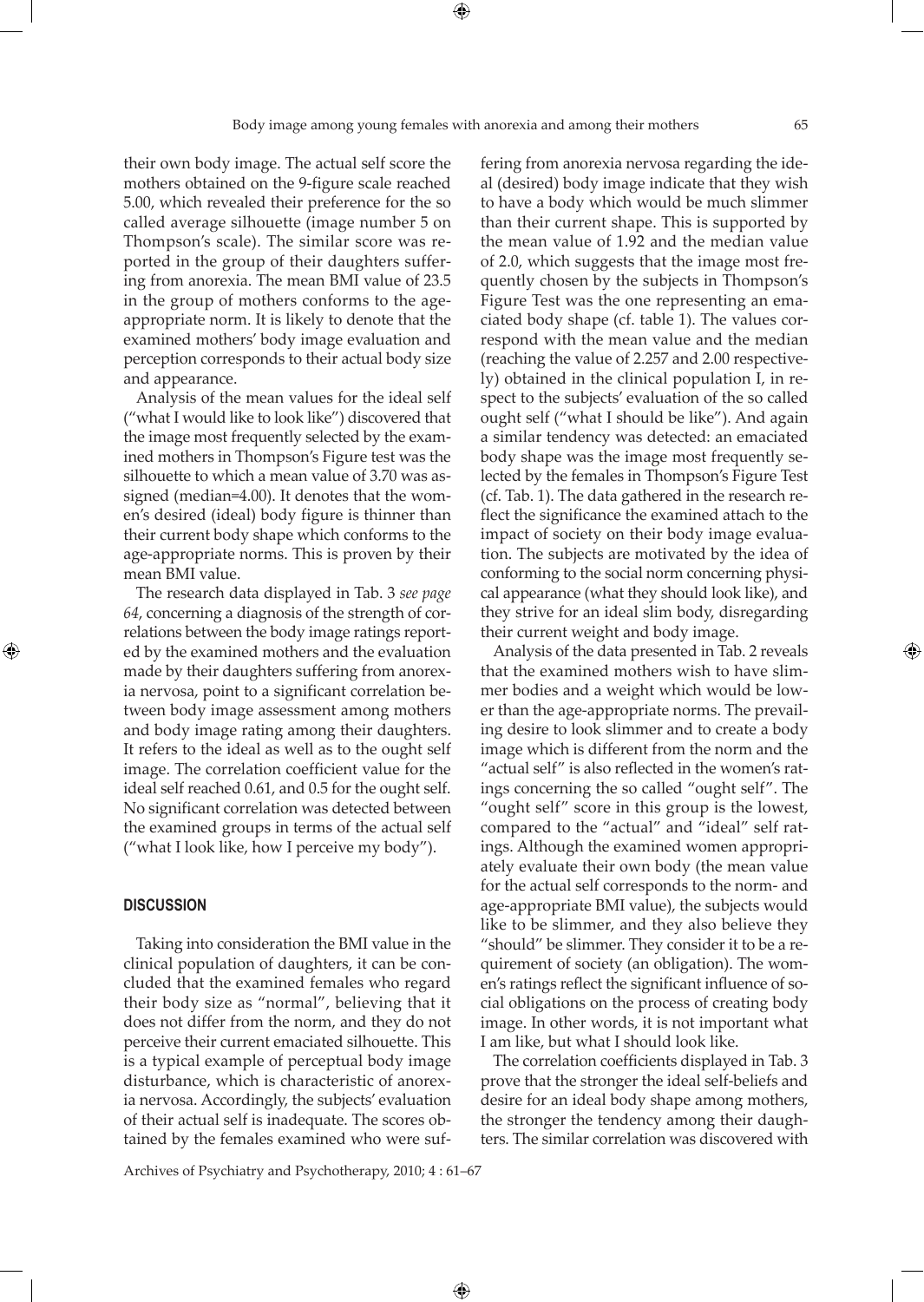#### 66 Bernadetta Izydorczyk

 $\bigoplus$ 

respect to the "ought self" and the strengthening tendency, exhibited by the women in both sample groups, to reveal submissiveness and to conform to social norms and obligations (the cult of thinness). There is a significant relationship between the mothers' and their daughters' self-assessment of body image: the stronger the tendency among the mothers to conform to the social norms concerning appearance ("what I should be and look like"), the stronger the similar tendency among their daughters.

The research results presented in this study represent a continuation of another research programme conducted in 2008 and 2009 in a sample population of young Polish women suffering from anorexia nervosa [18, 19, 20, 21, 22, 23]. The research was conducted as part of a graduate seminar on eating disorders, which was supervised by the author of this paper. The overall analysis of the research results reveals the tendency among young Polish women which is dominated by the desire to "be slim" and to aspire to the ideal body image. This is confirmed by the divergent scores concerning the "actual" and "ideal self," which was obtained in earlier research [17, 18, 19, 20, 21, 22, 23].

Catamnestic research described in the literature demonstrates that young women suffering from anorexia nervosa very often go successfully through the process of psychosocial adaptation and develop satisfying psychosexual relationships; however, they are not able to overcome their dependence on family or background, and the obsession with thoughts of weight and body shape [15, 16, 17].

## **CONCLUSIONS**

⊕

An analysis of the data gathered in this study points to the correlation between the mothers' and their daughters' perception and evaluation of body image. Thus perception of body image, and in particular the discrepancy between a desired body shape and the individual's current figure (the way I perceive and assess my own body and appearance) may significantly determine developmental disharmony which occurs in this area of a young woman's identity.

The question arises whether we deal with reciprocal stimulation in terms of body image assessment. Is it a slim, teenage daughter, constantly losing weight, who stimulates her mother to give more consideration to the way she looks and her current weight? And vice versa, isn't it the mother who establishes parental educational patterns for her daughter to follow?

This research should be considered as an introduction to further studies since it was conducted in a small group of subjects.

Taking into consideration a recent increase in the incidence of anorexia and bulimia nervosa in the population of contemporary young Polish women, it is worth emphasising the growing need of psychologists to work at diagnosing and treating body image disturbances in teenage sufferers, but it is also important to take into account their mothers' body image when developing appropriate therapies.

#### **REFERENCES**

- 1. Cash TF, Pruzinsky T. Body image. A Handbook of Theory, Research and Clinical Practise. New York. London: The Guilford Press; 2004.
- 2. Thompson JK. Handboock of Disorders and Obesity. New Jersey: John Wiley/Sons, Inc.; 2004.

⊕

- 3. Dunajska A, Rabe-Jabłońska J. Ewolucja poglądów na temat zaburzeń obrazu ciała w jadłowstręcie psychicznym. Psychiatria i Psychologia Kliniczna. 2004; 4(2): 95–103.
- 4. Rabe-Jabłońska J, Dunajska A. Poglądy na temat znaczenia zniekształconego obrazu ciała dla powstawania i przebiegu zaburzeń odżywiania. Psychiatria Polska. 1997; 6: 723–738.
- 5. Józefik B. Epidemiologia zaburzeń odżywiania się. In: Józefik B, editor. Anoreksja i bulimia psychiczna. Rozumienie i leczenie zaburzeń odżywiania się. Kraków: Collegium Medium Uniwersytet Jagielloński; 1999. p 22–29.
- 6. Popielarska M, Suffczyńska-Kotowska M. Zaburzenia w odżywianiu się. Jadłowstręt psychiczny. In: Popielarska A, Popielarska M, editors. Psychiatria wieku rozwojowego Warszawa: Wydawnictwo Lekarskie PZWL; 2000. p. 156–164.
- 7. Schier K. Piękne brzydactwo. Psychologiczna problematyka obrazu ciała i jego zaburzeń. Warszawa, Wydawnictwo Naukowe Scholar; 2009.
- 8. Mirucka B. Poszukiwanie znaczenia cielesności i Ja cielesnego. Przegląd Psychologiczny. 2003; 2: 209–223.
- 9. Mirucka B. Ja-cielesne fundamentem osobowości. Polskie Forum Psychologiczne. 2003; 8: 30–40.
- 10. Kruger DW. Psychodynamic perspective on body image. In: Cash TF, Pruzinsky T. editors. Body Image. A Handbook of

Archives of Psychiatry and Psychotherapy, 2010; 4 : 61–67

 $\bigoplus$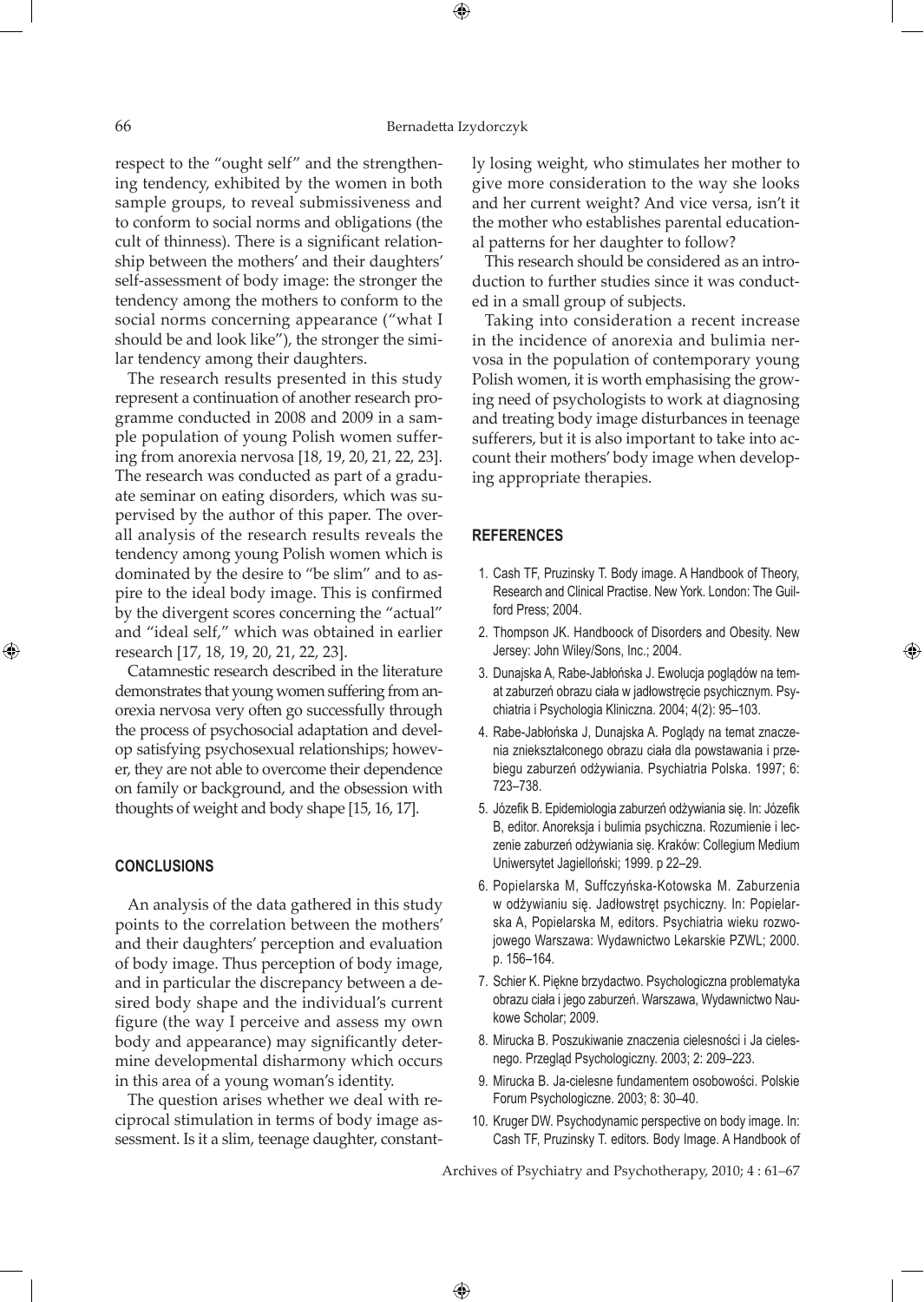$\bigoplus$ 

Theory, Research, and Clinical Practice, New York, London: The Guilford Press; 2002. p. 30–37.

- 11. Krueger DW. Integrating Body Self and Psychological Self. Creating a New Story in Psychoanalysis and Psychotherapy. New York. London: Bruner-Routledge; 2002.
- 12. Thompson JK, editor. Exacting Beauty. Theory, Assessment and Treatment of Body image Disturbance. Washington, D. C: American Psychology Association; 1999.
- 13. Higgins ST. Self-discrepancy. A theory relating self and affect. Psychological Review. 1987; 94(3): 319–340.
- 14. Smolak L. Body image development in children. In: Cash TF, Pruzinsky T, editors. Body Image. A Handbook of Theory, Research, and Clinical Practice, New York, London: The Guilford Press; 2002. p. 65–73.
- 15. Józefik B, Ulasińska R. Perspektywa rodzinna a rozumienia zaburzeń odżywiania się. In: Józefik B, editor. Anoreksja i bulimia psychiczna. Rozumienie i leczenie zaburzeń odżywiania się (2nd edition). Kraków: Collegium Medicum UJ; 1999. p. 88–103
- 16. Józefik B. Epidemiologia zaburzeń odżywiania się. In: Józefik B, editor. Anoreksja i bulimia psychiczna. Rozumienie i leczenie zaburzeń odżywiania się. Kraków: Collegium Medium Uniwersytet Jagielloński; 1999. p. 22–29.
- 17. Józefik B. Relacje rodzinne w anoreksji i bulimii psychicznej. Kraków: Wydawnictwo Uniwersytetu Jagiellońskiego; 2006.

⊕

- 18. Izydorczyk B, Rybicka-Klimczyk A. Poznawcze aspekty obrazu ciała u kobiet a zaburzenia odżywiania.Endokrynologia Polska. Polish Journal of Endocrinology. 2009; 60(4): 1–8.
- 19. Izydorczyk B, Bieńkowska N. Obraz ja cielesnego wybrane teoretyczne wątki rozumienia psychologicznych mechanizmów zjawiska. Part I. Problemy Medycyny Rodzinnej. 2008; 4(25): 52–63.
- 20. Izydorczyk B, Bieńkowska N. Obraz ja cielesnego wybrane teoretyczne wątki rozumienia psychologicznych mechanizmów zjawiska. Part II. Problemy Medycyny Rodzinnej. 2009; 1(26): 59–62.
- 21. Izydorczyk B, Rybicka-Klimczyk A. Diagnoza psychologiczna poznawczych i emocjonalnych aspektów obrazu ciała u dziewcząt i młodych kobiet polskich(analiza badań własnych). Problemy Medycyny Rodzinnej. 2008; 4 (25): 24–35.
- 22. Izydorczyk B, Rybicka-Klimczyk A. Środki masowego przekazu i ich rola w kształtowaniu wizerunku ciała u zróżnicowanych wiekiem życia kobiet polskich(analiza badań własnych). Problemy Medycyny Rodzinnej. 2009; 3(28): 20–32.
- 23. Bartłomowicz K. Charakterystyka obrazu ciała u dziewcząt chorujących na anoreksję psychiczną a struktura obrazu ciała u ich matek –niepublikowana praca magisterska: Uniwersytet Śląski Katowice; 2007.

⊕

 $\bigoplus$